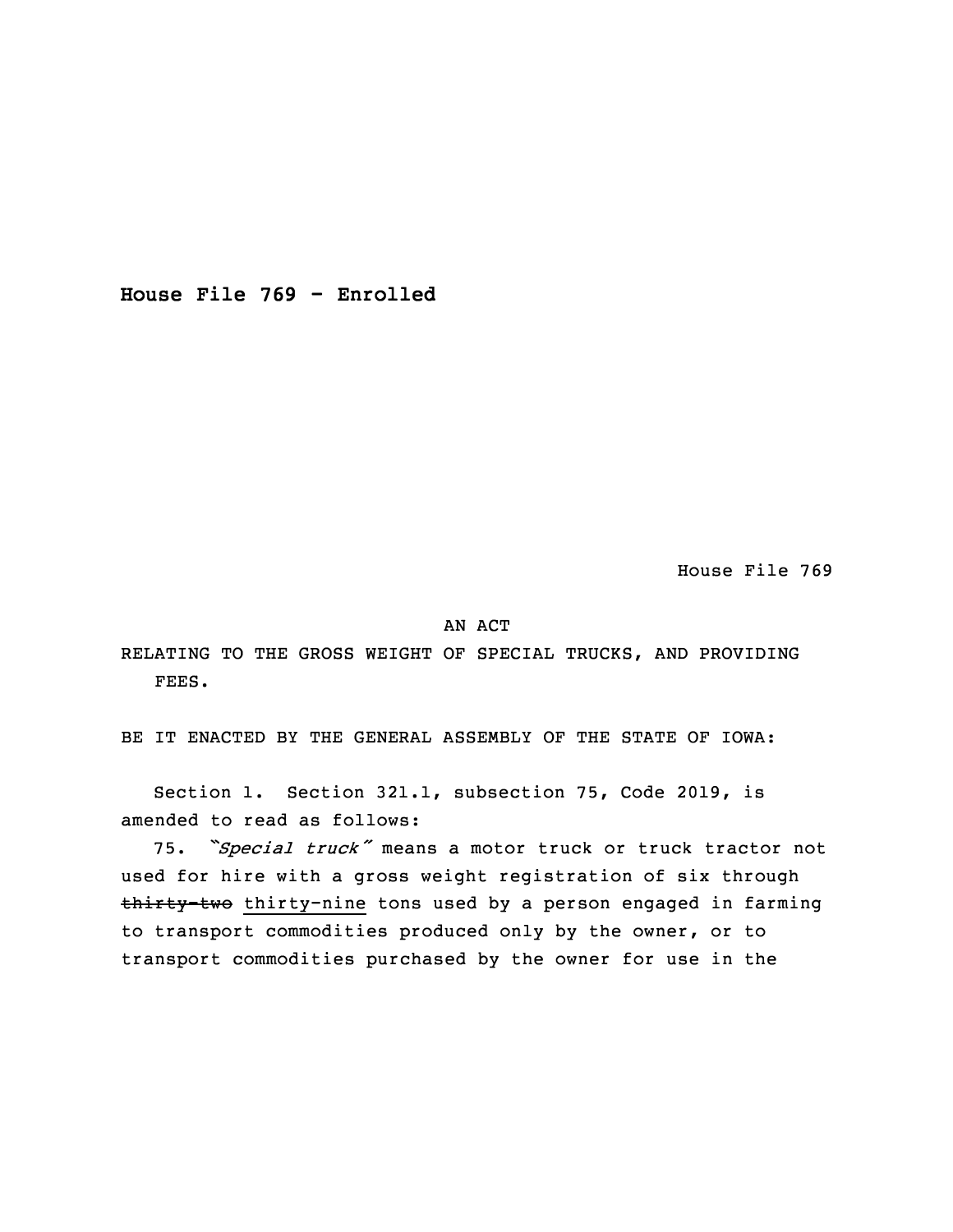owner's own farming operation or occasional use for charitable <sup>9</sup> purposes. *"Special truck"* also means <sup>a</sup> motor truck or truck tractor not used for hire with a gross weight registration of six through thirty-two thirty-nine tons used by a person engaged in farming who assists another person engaged in <sup>13</sup> farming through an exchange of services. <sup>A</sup> *"special truck"* does not include <sup>a</sup> truck tractor operated more than fifteen thousand miles annually.

Sec. 2. Section 321.121, subsection 1, paragraph d, Code 2019, is amended to read as follows:

18 *d.* The additional annual registration fee for <sup>a</sup> special truck for a gross weight registration in excess of twenty tons is twenty-five dollars for each ton over twenty tons and not exceeding thirty-two thirty-eight tons, and an additional ten dollars for <sup>a</sup> gross weight registration in excess of thirty-eight tons and not exceeding thirty-nine tons.

 Sec. 3. Section 321.463, subsection 6, paragraph c, subparagraph  $(1)$ , unnumbered paragraph 1, Code 2019, is amended to read as follows:

The maximum gross weight allowed to be carried on a commercial motor vehicle, other than a special truck, on noninterstate highways, provided the vehicle is operated by a person with a commercial driver's license valid for the vehicle 31 operated unless section [321.176A](https://www.legis.iowa.gov/docs/code/2019/321.176A.pdf) applies, is as follows:

Sec. 4. Section 321.466, subsection 4, Code 2019, is amended to read as follows:

4. A person shall not operate a motor truck, trailer, truck tractor, road tractor, semitrailer, or combination thereof, or any such vehicle equipped with <sup>a</sup> transferable auxiliary axle or axles, on the public highways with <sup>a</sup> gross weight exceeding the gross weight for which it is registered by more than five percent; provided, however, that any vehicle or vehicle combination referred to in this [subsection](https://www.legis.iowa.gov/docs/code/2019/321.466.pdf), while carrying a load of raw farm products, soil fertilizers including ground limestone, raw dairy products, livestock, live poultry, or eggs, or a special truck, while carrying a load of distillers 9 grains, may be operated with <sup>a</sup> gross weight of twenty-five percent in excess of the gross weight for which it is